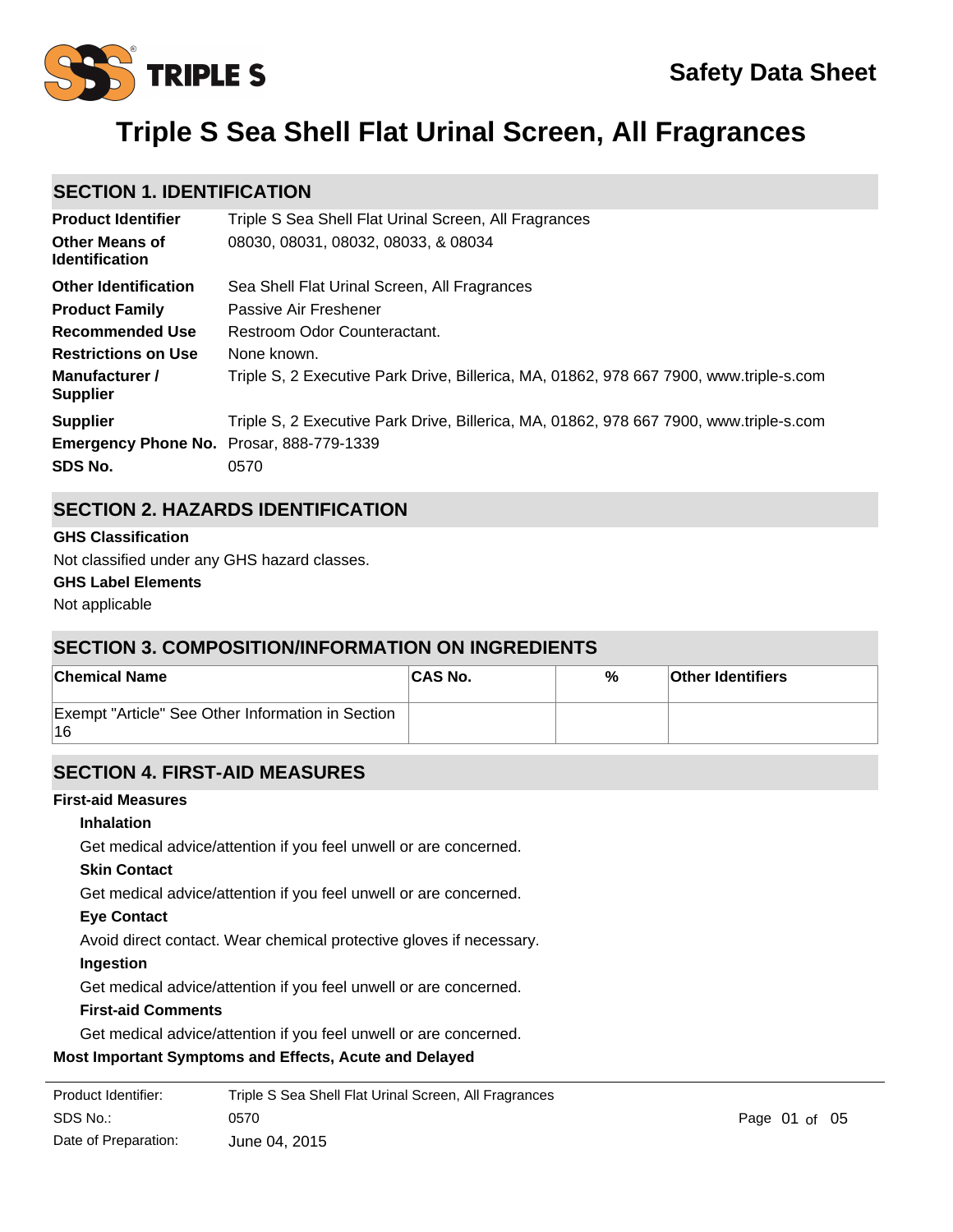**Special Instructions** Not applicable. **Immediate Medical Attention and Special Treatment Medical Conditions Aggravated by Exposure** None known. None known.

# **SECTION 5. FIRE-FIGHTING MEASURES**

**Suitable Extinguishing Media** Not combustible. Use extinguishing agent suitable for surrounding fire. **Specific Hazards Arising from the Chemical** This product presents no unusual hazards in a fire situation. Very toxic carbon monoxide, carbon dioxide. **Special Protective Equipment and Precautions for Fire-fighters**

No special precautions are necessary.

# **SECTION 6. ACCIDENTAL RELEASE MEASURES**

**Personal Precautions, Protective Equipment, and Emergency Procedures** No special precautions are necessary. **Environmental Precautions** It is good practice to prevent releases into the environment. **Methods and Materials for Containment and Cleaning Up** No special clean-up methods are necessary.

### **SECTION 7. HANDLING AND STORAGE**

**Precautions for Safe Handling** No special handling precautions are necessary. **Conditions for Safe Storage** No special requirements for storage area.

# **SECTION 8. EXPOSURE CONTROLS/PERSONAL PROTECTION**

# **SECTION 9. PHYSICAL AND CHEMICAL PROPERTIES**

| <b>Basic Physical and Chemical Properties</b>                |                                                     |
|--------------------------------------------------------------|-----------------------------------------------------|
| Appearance                                                   | Clear. Particle Size: Not applicable                |
| Odour                                                        | Not applicable                                      |
| <b>Odour Threshold</b>                                       | Not applicable                                      |
| рH                                                           | Not applicable                                      |
| <b>Melting Point/Freezing Point</b>                          | Not applicable (melting); Not applicable (freezing) |
| <b>Initial Boiling Point/Range</b>                           | Not applicable                                      |
| <b>Flash Point</b>                                           | Not applicable                                      |
| <b>Evaporation Rate</b>                                      | Not applicable                                      |
| Flammability (solid, gas)                                    | Not applicable                                      |
| <b>Upper/Lower Flammability or</b><br><b>Explosive Limit</b> | Not applicable (upper); Not applicable (lower)      |

| Product Identifier:  | Triple S Sea Shell Flat Urinal Screen, All Fragrances |
|----------------------|-------------------------------------------------------|
| SDS No.:             | 0570                                                  |
| Date of Preparation: | June 04, 2015                                         |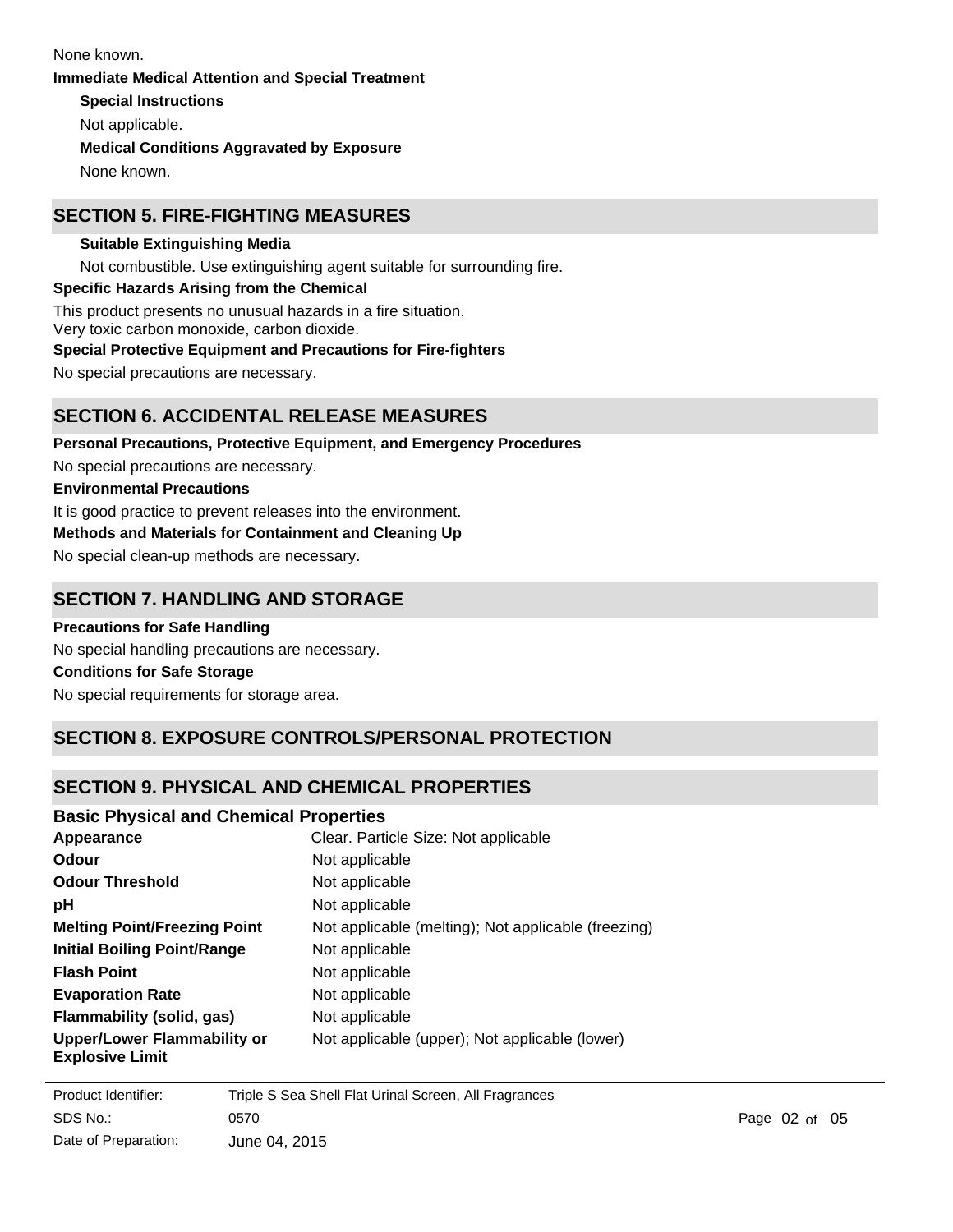| Vapour Pressure                                            | Not applicable                                             |
|------------------------------------------------------------|------------------------------------------------------------|
| Vapour Density (air $= 1$ )                                | Not applicable                                             |
| Relative Density (water $= 1$ )                            | Not applicable                                             |
| <b>Solubility</b>                                          | Not applicable in water; Not applicable (in other liquids) |
| <b>Partition Coefficient,</b><br>n-Octanol/Water (Log Kow) | Not applicable                                             |
| <b>Auto-ignition Temperature</b>                           | Not applicable                                             |
| <b>Decomposition Temperature</b>                           | Not applicable                                             |
| <b>Viscosity</b>                                           | Not applicable (kinematic); Not applicable (dynamic)       |
| <b>Other Information</b>                                   |                                                            |
| <b>Physical State</b>                                      | Solid                                                      |
| <b>Molecular Formula</b>                                   | Not applicable                                             |
| <b>Molecular Weight</b>                                    | Not applicable                                             |
| <b>Bulk Density</b>                                        | Not applicable                                             |
| <b>Surface Tension</b>                                     | Not applicable                                             |
| <b>Critical Temperature</b>                                | Not applicable                                             |
| <b>Electrical Conductivity</b>                             | Not applicable                                             |
| Vapour Pressure at 50 deg C                                | Not applicable                                             |
| <b>Saturated Vapour Concentration</b>                      | Not applicable                                             |

# **SECTION 10. STABILITY AND REACTIVITY**

**Chemical Stability** Normally stable. **Conditions to Avoid** Not applicable. **Incompatible Materials** Not applicable. **Hazardous Decomposition Products** Not applicable. **Possibility of Hazardous Reactions** Not applicable. **Reactivity** Not applicable.

# **SECTION 11. TOXICOLOGICAL INFORMATION**

### **Acute Toxicity**

LC50: Not applicable. LD50 (oral): Not applicable. **Skin Corrosion/Irritation** No information was located. **Serious Eye Damage/Irritation** No information was located. **STOT (Specific Target Organ Toxicity) - Single Exposure Inhalation** No information was located. LD50 (dermal): Not applicable.

SDS No.: Date of Preparation: 0570 **Page 03 of 05** June 04, 2015 Product Identifier: Triple S Sea Shell Flat Urinal Screen, All Fragrances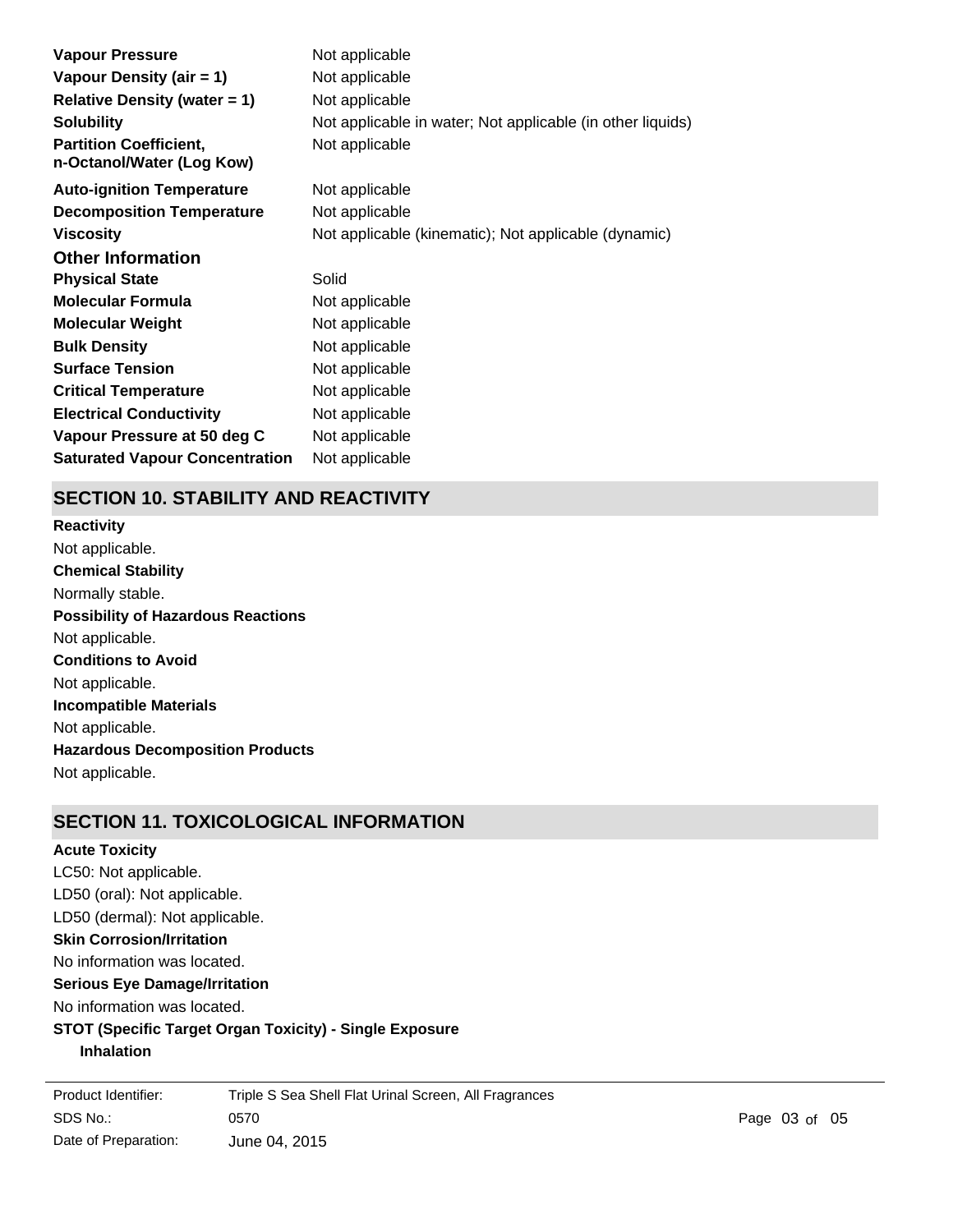No information was located. **Skin Absorption** No information was located. **Ingestion** No information was located. No information was located. **STOT (Specific Target Organ Toxicity) - Repeated Exposure Respiratory and/or Skin Sensitization** No information was located. **Carcinogenicity** No information was located. **Development of Offspring** No information was located. **Reproductive Toxicity** No information was located. **Germ Cell Mutagenicity** No information was located. **Interactive Effects** No information was located. **Sexual Function and Fertility Effects on or via Lactation** No information was located. No information was located. **Aspiration Hazard**

# **SECTION 12. ECOLOGICAL INFORMATION**

Environmental information was not located.

# **SECTION 13. DISPOSAL CONSIDERATIONS**

### **Disposal Methods**

The required hazard evaluation of the waste and compliance with the applicable hazardous waste laws are the responsibility of the user.

# **SECTION 14. TRANSPORT INFORMATION**

This section is not required by OSHA. Not regulated under Canadian TDG Regulations. Not regulated under US DOT Regulations. Not regulated under IATA Regulations.

**Special Precautions** Not applicable

**for User**

**Transport in Bulk According to Annex II of MARPOL 73/78 and the IBC Code**

Not applicable

# **SECTION 15. REGULATORY INFORMATION**

### **Safety, Health and Environmental Regulations**

This section is not required by OSHA.

# **Canada**

| Product Identifier:  | Triple S Sea Shell Flat Urinal Screen, All Fragrances |
|----------------------|-------------------------------------------------------|
| SDS No.:             | 0570                                                  |
| Date of Preparation: | June 04, 2015                                         |